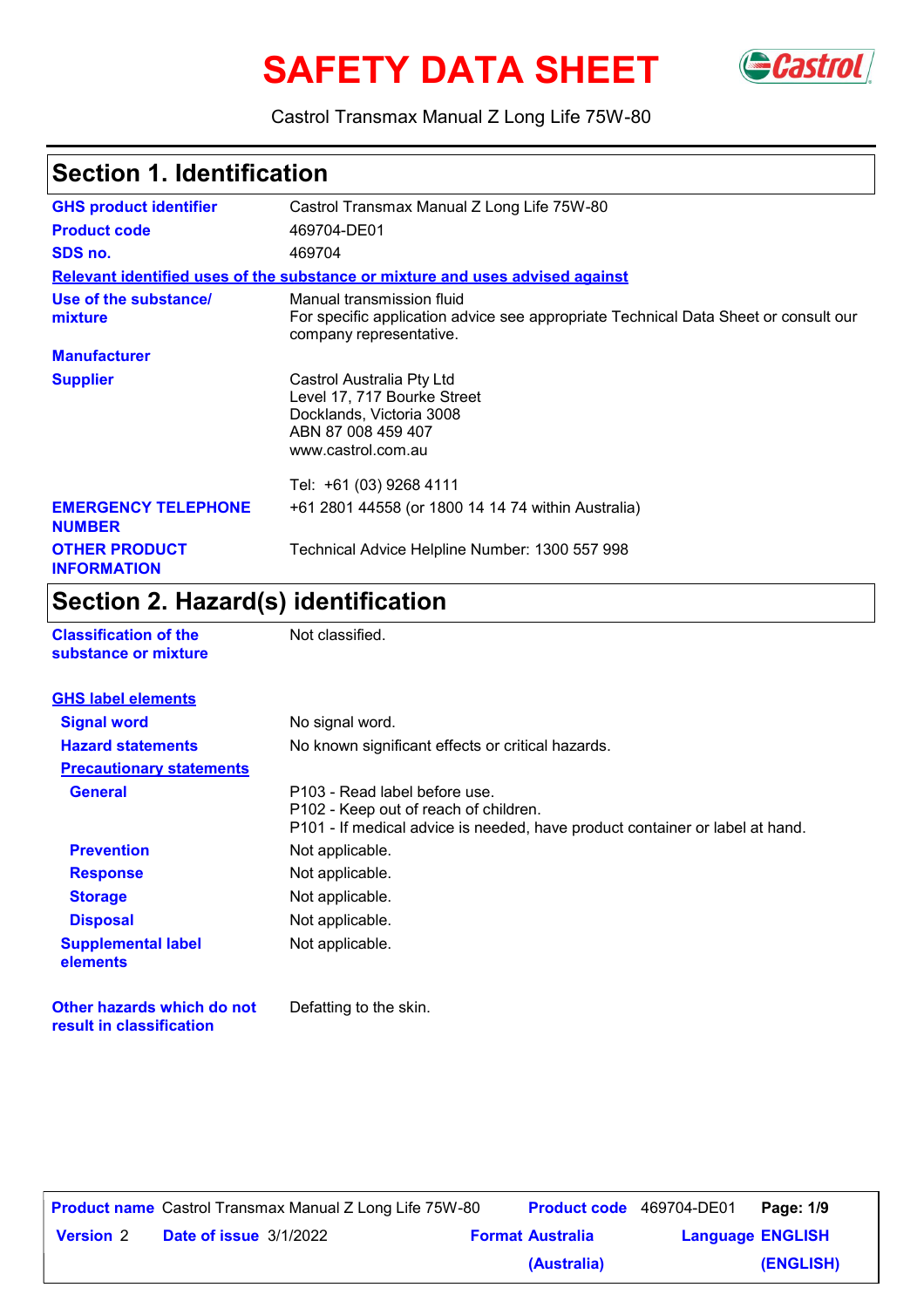### **Section 3. Composition and ingredient information**

**Substance/mixture**

**Mixture** 

Synthetic base stock. Proprietary performance additives.

| <b>Ingredient name</b>                                    | $%$ (w/w) | <b>CAS number</b> |
|-----------------------------------------------------------|-----------|-------------------|
| Distillates (petroleum), hydrotreated heavy paraffinic    | ≤3        | 64742-54-7        |
| Distillates (petroleum), solvent-dewaxed heavy paraffinic | ≤3        | 64742-65-0        |
| Distillates (petroleum), hydrotreated light paraffinic    | ≤3        | 64742-55-8        |
| Distillates (petroleum), solvent-dewaxed light paraffinic | ≤3        | 64742-56-9        |

**There are no additional ingredients present which, within the current knowledge of the supplier and in the concentrations applicable, are classified as hazardous to health and hence require reporting in this section.**

**Occupational exposure limits, if available, are listed in Section 8.**

### **Section 4. First aid measures**

| <b>Description of necessary first aid measures</b> |                                                                                                                                                                                                                                         |
|----------------------------------------------------|-----------------------------------------------------------------------------------------------------------------------------------------------------------------------------------------------------------------------------------------|
| <b>Eye contact</b>                                 | In case of contact, immediately flush eyes with plenty of water for at least 15<br>minutes. Eyelids should be held away from the eyeball to ensure thorough rinsing.<br>Check for and remove any contact lenses. Get medical attention. |
| <b>Inhalation</b>                                  | If inhaled, remove to fresh air. Get medical attention if symptoms occur.                                                                                                                                                               |
| <b>Skin contact</b>                                | Wash skin thoroughly with soap and water or use recognised skin cleanser.<br>Remove contaminated clothing and shoes. Wash clothing before reuse. Clean<br>shoes thoroughly before reuse. Get medical attention if symptoms occur.       |
| <b>Ingestion</b>                                   | Do not induce vomiting unless directed to do so by medical personnel. Get medical<br>attention if symptoms occur.                                                                                                                       |

#### **Most important symptoms/effects, acute and delayed**

See Section 11 for more detailed information on health effects and symptoms.

|                                   | Indication of immediate medical attention and special treatment needed, if necessary |
|-----------------------------------|--------------------------------------------------------------------------------------|
| <b>Notes to physician</b>         | Treatment should in general be symptomatic and directed to relieving any effects.    |
| <b>Specific treatments</b>        | No specific treatment.                                                               |
| <b>Protection of first-aiders</b> | No action shall be taken involving any personal risk or without suitable training.   |

### **Section 5. Firefighting measures**

| <b>Extinguishing media</b>                               |                                                                                                                                                                                                   |
|----------------------------------------------------------|---------------------------------------------------------------------------------------------------------------------------------------------------------------------------------------------------|
| <b>Suitable extinguishing</b><br>media                   | In case of fire, use foam, dry chemical or carbon dioxide extinguisher or spray.                                                                                                                  |
| <b>Unsuitable extinguishing</b><br>media                 | Do not use water jet.                                                                                                                                                                             |
| <b>Specific hazards arising</b><br>from the chemical     | In a fire or if heated, a pressure increase will occur and the container may burst.                                                                                                               |
| <b>Hazardous thermal</b><br>decomposition products       | Combustion products may include the following:<br>carbon oxides (CO, CO <sub>2</sub> ) (carbon monoxide, carbon dioxide)                                                                          |
| <b>Special protective actions</b><br>for fire-fighters   | No action shall be taken involving any personal risk or without suitable training.<br>Promptly isolate the scene by removing all persons from the vicinity of the incident if<br>there is a fire. |
| <b>Special protective</b><br>equipment for fire-fighters | Fire-fighters should wear positive pressure self-contained breathing apparatus<br>(SCBA) and full turnout gear.                                                                                   |

|                  | <b>Product name</b> Castrol Transmax Manual Z Long Life 75W-80 | <b>Product code</b> 469704-DE01 |                         | Page: 2/9 |
|------------------|----------------------------------------------------------------|---------------------------------|-------------------------|-----------|
| <b>Version 2</b> | <b>Date of issue 3/1/2022</b>                                  | <b>Format Australia</b>         | <b>Language ENGLISH</b> |           |
|                  |                                                                | (Australia)                     |                         | (ENGLISH) |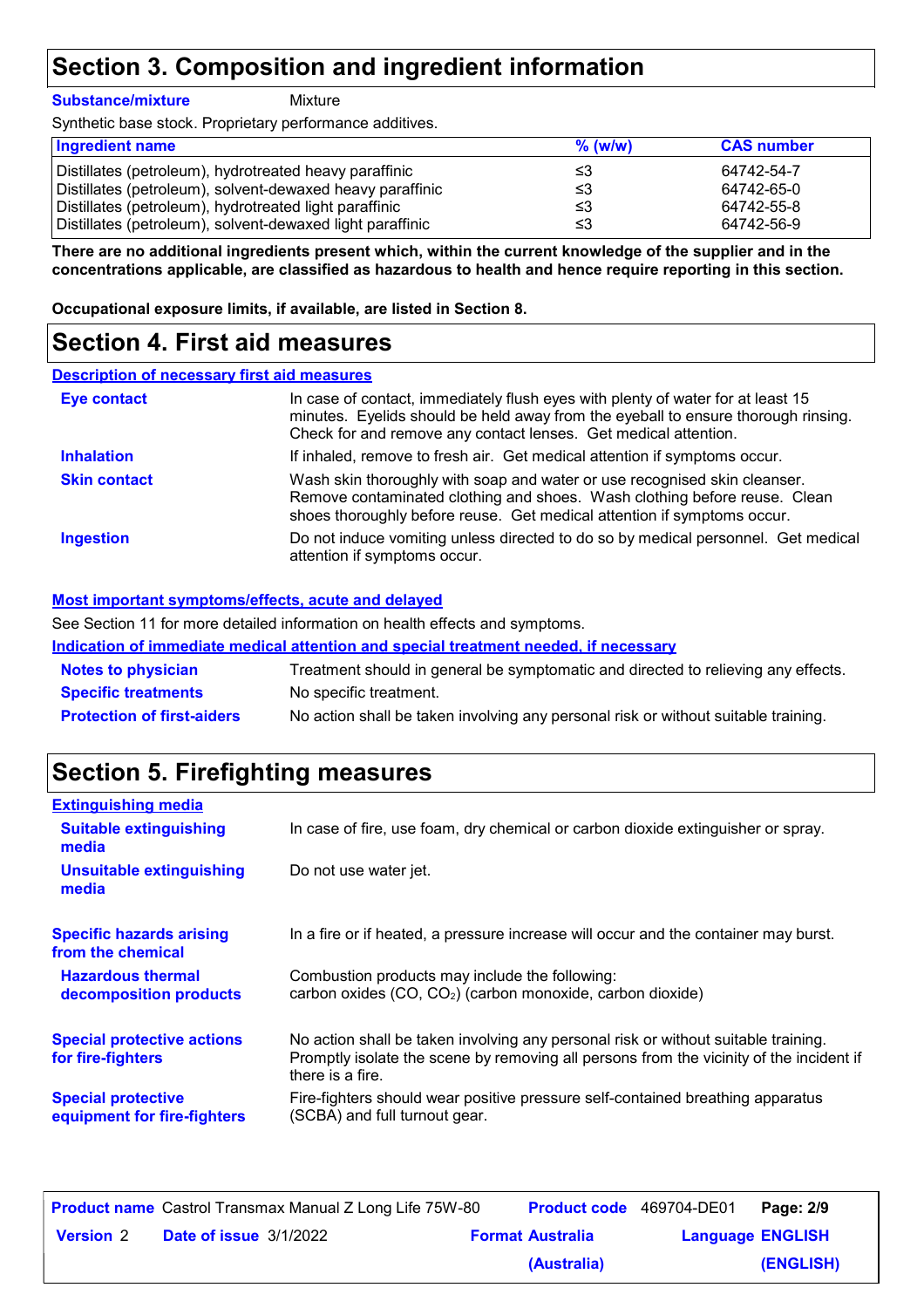### **Section 6. Accidental release measures**

|                                                             | <b>Personal precautions, protective equipment and emergency procedures</b>                                                                                                                                                                                                                                                                                                                         |  |  |
|-------------------------------------------------------------|----------------------------------------------------------------------------------------------------------------------------------------------------------------------------------------------------------------------------------------------------------------------------------------------------------------------------------------------------------------------------------------------------|--|--|
| For non-emergency<br>personnel                              | No action shall be taken involving any personal risk or without suitable training.<br>Evacuate surrounding areas. Keep unnecessary and unprotected personnel from<br>entering. Do not touch or walk through spilt material. Put on appropriate personal<br>protective equipment. Floors may be slippery; use care to avoid falling.                                                                |  |  |
| For emergency responders                                    | If specialised clothing is required to deal with the spillage, take note of any<br>information in Section 8 on suitable and unsuitable materials. See also the<br>information in "For non-emergency personnel".                                                                                                                                                                                    |  |  |
| <b>Environmental precautions</b>                            | Avoid dispersal of spilt material and runoff and contact with soil, waterways, drains<br>and sewers. Inform the relevant authorities if the product has caused environmental<br>pollution (sewers, waterways, soil or air).                                                                                                                                                                        |  |  |
| <b>Methods and material for containment and cleaning up</b> |                                                                                                                                                                                                                                                                                                                                                                                                    |  |  |
| <b>Small spill</b>                                          | Stop leak if without risk. Move containers from spill area. Absorb with an inert<br>material and place in an appropriate waste disposal container. Dispose of via a<br>licensed waste disposal contractor.                                                                                                                                                                                         |  |  |
| <b>Large spill</b>                                          | Stop leak if without risk. Move containers from spill area. Prevent entry into sewers,<br>water courses, basements or confined areas. Contain and collect spillage with non-<br>combustible, absorbent material e.g. sand, earth, vermiculite or diatomaceous earth<br>and place in container for disposal according to local regulations. Dispose of via a<br>licensed waste disposal contractor. |  |  |

### **Section 7. Handling and storage**

#### **Precautions for safe handling**

| <b>Protective measures</b>                                                       | Put on appropriate personal protective equipment (see Section 8).                                                                                                                                                                                                                                                                                                                                                                                                                                                                                                                              |
|----------------------------------------------------------------------------------|------------------------------------------------------------------------------------------------------------------------------------------------------------------------------------------------------------------------------------------------------------------------------------------------------------------------------------------------------------------------------------------------------------------------------------------------------------------------------------------------------------------------------------------------------------------------------------------------|
| <b>Advice on general</b><br>occupational hygiene                                 | Eating, drinking and smoking should be prohibited in areas where this material is<br>handled, stored and processed. Wash thoroughly after handling. Remove<br>contaminated clothing and protective equipment before entering eating areas. See<br>also Section 8 for additional information on hygiene measures.                                                                                                                                                                                                                                                                               |
| <b>Conditions for safe storage,</b><br>including any<br><b>incompatibilities</b> | Store in accordance with local regulations. Store in original container protected<br>from direct sunlight in a dry, cool and well-ventilated area, away from incompatible<br>materials (see Section 10) and food and drink. Keep container tightly closed and<br>sealed until ready for use. Store and use only in equipment/containers designed for<br>use with this product. Containers that have been opened must be carefully resealed<br>and kept upright to prevent leakage. Do not store in unlabelled containers. Use<br>appropriate containment to avoid environmental contamination. |
| <b>Not suitable</b>                                                              | Prolonged exposure to elevated temperature                                                                                                                                                                                                                                                                                                                                                                                                                                                                                                                                                     |
|                                                                                  |                                                                                                                                                                                                                                                                                                                                                                                                                                                                                                                                                                                                |

### **Section 8. Exposure controls and personal protection**

#### **Control parameters**

| <b>Ingredient name</b>                                         | <b>Exposure limits</b>                                                                                     |
|----------------------------------------------------------------|------------------------------------------------------------------------------------------------------------|
| Distillates (petroleum), hydrotreated heavy paraffinic         | Safe Work Australia (Australia).<br>TWA: 5 mg/m <sup>3</sup> 8 hours. Issued/Revised:<br>5/1995 Form: Mist |
| Distillates (petroleum), solvent-dewaxed heavy paraffinic      | Safe Work Australia (Australia).<br>TWA: 5 mg/m <sup>3</sup> 8 hours. Issued/Revised:<br>5/1995 Form: Mist |
| Distillates (petroleum), hydrotreated light paraffinic         | Safe Work Australia (Australia).<br>TWA: 5 mg/m <sup>3</sup> 8 hours. Issued/Revised:<br>5/1995 Form: Mist |
| <b>Product name</b> Castrol Transmax Manual Z Long Life 75W-80 | Product code 469704-DE01<br>Page: 3/9                                                                      |
| <b>Version 2</b> Date of issue 3/1/2022                        | <b>Format Australia</b><br><b>Language ENGLISH</b>                                                         |
|                                                                | (ENGLISH)<br>(Australia)                                                                                   |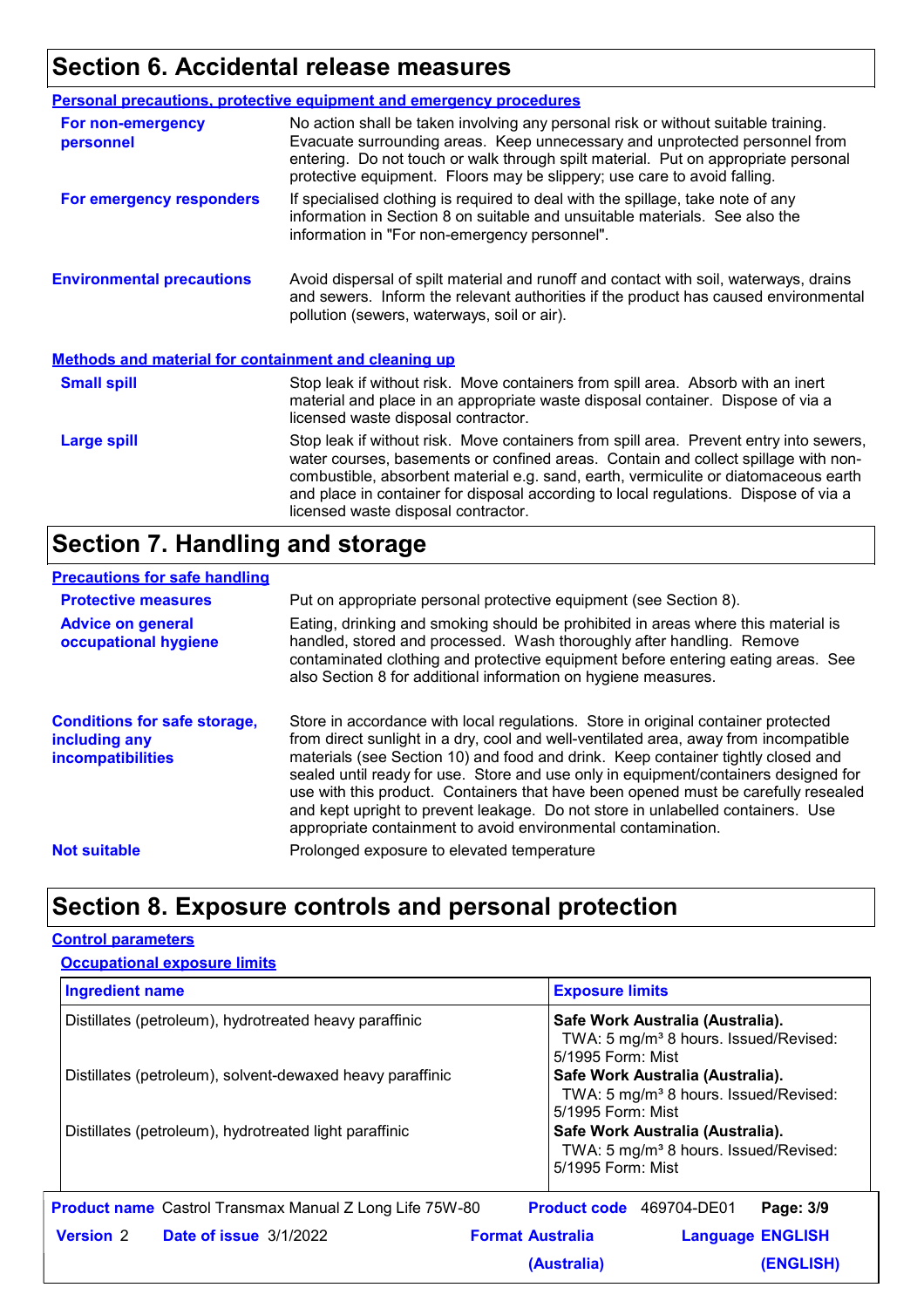## **Section 8. Exposure controls and personal protection**

|  | Distillates (petroleum), solvent-dewaxed light paraffinic |
|--|-----------------------------------------------------------|
|--|-----------------------------------------------------------|

**Safe Work Australia (Australia).** TWA: 5 mg/m<sup>3</sup> 8 hours. Issued/Revised: 5/1995 Form: Mist

**(ENGLISH)**

| The final choice of protective equipment will depend upon a risk assessment. It is<br>important to ensure that all items of personal protective equipment are compatible.<br>Emissions from ventilation or work process equipment should be checked to ensure<br><b>Environmental exposure</b><br>they comply with the requirements of environmental protection legislation. In some<br><b>controls</b><br>cases, fume scrubbers, filters or engineering modifications to the process<br>equipment will be necessary to reduce emissions to acceptable levels.<br><b>Individual protection measures</b><br>Wash hands, forearms and face thoroughly after handling chemical products, before<br><b>Hygiene measures</b><br>eating, smoking and using the lavatory and at the end of the working period.<br>Appropriate techniques should be used to remove potentially contaminated clothing.<br>Wash contaminated clothing before reusing. Ensure that eyewash stations and<br>safety showers are close to the workstation location.<br><b>Eye/face protection</b><br>Safety glasses with side shields.<br><b>Skin protection</b><br>Wear protective gloves if prolonged or repeated contact is likely. Wear chemical<br><b>Hand protection</b><br>resistant gloves. Recommended: Nitrile gloves. The correct choice of protective<br>gloves depends upon the chemicals being handled, the conditions of work and use,<br>and the condition of the gloves (even the best chemically resistant glove will break<br>down after repeated chemical exposures). Most gloves provide only a short time of<br>protection before they must be discarded and replaced. Because specific work<br>environments and material handling practices vary, safety procedures should be<br>developed for each intended application. Gloves should therefore be chosen in<br>consultation with the supplier/manufacturer and with a full assessment of the<br>working conditions.<br>Use of protective clothing is good industrial practice.<br><b>Skin protection</b><br>Personal protective equipment for the body should be selected based on the task<br>being performed and the risks involved and should be approved by a specialist<br>before handling this product.<br>Cotton or polyester/cotton overalls will only provide protection against light<br>superficial contamination that will not soak through to the skin. Overalls should be<br>laundered on a regular basis. When the risk of skin exposure is high (e.g. when<br>cleaning up spillages or if there is a risk of splashing) then chemical resistant aprons<br>and/or impervious chemical suits and boots will be required.<br><b>Other skin protection</b><br>Appropriate footwear and any additional skin protection measures should be<br>selected based on the task being performed and the risks involved and should be<br>approved by a specialist before handling this product.<br><b>Respiratory protection</b><br>In case of insufficient ventilation, wear suitable respiratory equipment.<br>The correct choice of respiratory protection depends upon the chemicals being<br>handled, the conditions of work and use, and the condition of the respiratory<br>equipment. Safety procedures should be developed for each intended application.<br>Respiratory protection equipment should therefore be chosen in consultation with<br>the supplier/manufacturer and with a full assessment of the working conditions.<br><b>Product name</b> Castrol Transmax Manual Z Long Life 75W-80<br>Product code 469704-DE01<br>Page: 4/9<br><b>Version 2</b><br>Date of issue 3/1/2022<br><b>Format Australia</b><br><b>Language ENGLISH</b> | <b>Appropriate engineering</b><br><b>controls</b> | All activities involving chemicals should be assessed for their risks to health, to<br>ensure exposures are adequately controlled. Personal protective equipment should<br>only be considered after other forms of control measures (e.g. engineering controls)<br>have been suitably evaluated. Personal protective equipment should conform to<br>appropriate standards, be suitable for use, be kept in good condition and properly<br>maintained.<br>Your supplier of personal protective equipment should be consulted for advice on<br>selection and appropriate standards. For further information contact your national<br>organisation for standards.<br>Provide exhaust ventilation or other engineering controls to keep the relevant<br>airborne concentrations below their respective occupational exposure limits. |
|--------------------------------------------------------------------------------------------------------------------------------------------------------------------------------------------------------------------------------------------------------------------------------------------------------------------------------------------------------------------------------------------------------------------------------------------------------------------------------------------------------------------------------------------------------------------------------------------------------------------------------------------------------------------------------------------------------------------------------------------------------------------------------------------------------------------------------------------------------------------------------------------------------------------------------------------------------------------------------------------------------------------------------------------------------------------------------------------------------------------------------------------------------------------------------------------------------------------------------------------------------------------------------------------------------------------------------------------------------------------------------------------------------------------------------------------------------------------------------------------------------------------------------------------------------------------------------------------------------------------------------------------------------------------------------------------------------------------------------------------------------------------------------------------------------------------------------------------------------------------------------------------------------------------------------------------------------------------------------------------------------------------------------------------------------------------------------------------------------------------------------------------------------------------------------------------------------------------------------------------------------------------------------------------------------------------------------------------------------------------------------------------------------------------------------------------------------------------------------------------------------------------------------------------------------------------------------------------------------------------------------------------------------------------------------------------------------------------------------------------------------------------------------------------------------------------------------------------------------------------------------------------------------------------------------------------------------------------------------------------------------------------------------------------------------------------------------------------------------------------------------------------------------------------------------------------------------------------------------------------------------------------------------------------------------------------------------------------------------------------------------------------------------------------------------------------------------------------------------------------------------------------------------------------------------------------------------------------------------------------------------------------------------------------------------------------------------|---------------------------------------------------|----------------------------------------------------------------------------------------------------------------------------------------------------------------------------------------------------------------------------------------------------------------------------------------------------------------------------------------------------------------------------------------------------------------------------------------------------------------------------------------------------------------------------------------------------------------------------------------------------------------------------------------------------------------------------------------------------------------------------------------------------------------------------------------------------------------------------------|
|                                                                                                                                                                                                                                                                                                                                                                                                                                                                                                                                                                                                                                                                                                                                                                                                                                                                                                                                                                                                                                                                                                                                                                                                                                                                                                                                                                                                                                                                                                                                                                                                                                                                                                                                                                                                                                                                                                                                                                                                                                                                                                                                                                                                                                                                                                                                                                                                                                                                                                                                                                                                                                                                                                                                                                                                                                                                                                                                                                                                                                                                                                                                                                                                                                                                                                                                                                                                                                                                                                                                                                                                                                                                                                        |                                                   |                                                                                                                                                                                                                                                                                                                                                                                                                                                                                                                                                                                                                                                                                                                                                                                                                                  |
|                                                                                                                                                                                                                                                                                                                                                                                                                                                                                                                                                                                                                                                                                                                                                                                                                                                                                                                                                                                                                                                                                                                                                                                                                                                                                                                                                                                                                                                                                                                                                                                                                                                                                                                                                                                                                                                                                                                                                                                                                                                                                                                                                                                                                                                                                                                                                                                                                                                                                                                                                                                                                                                                                                                                                                                                                                                                                                                                                                                                                                                                                                                                                                                                                                                                                                                                                                                                                                                                                                                                                                                                                                                                                                        |                                                   |                                                                                                                                                                                                                                                                                                                                                                                                                                                                                                                                                                                                                                                                                                                                                                                                                                  |
|                                                                                                                                                                                                                                                                                                                                                                                                                                                                                                                                                                                                                                                                                                                                                                                                                                                                                                                                                                                                                                                                                                                                                                                                                                                                                                                                                                                                                                                                                                                                                                                                                                                                                                                                                                                                                                                                                                                                                                                                                                                                                                                                                                                                                                                                                                                                                                                                                                                                                                                                                                                                                                                                                                                                                                                                                                                                                                                                                                                                                                                                                                                                                                                                                                                                                                                                                                                                                                                                                                                                                                                                                                                                                                        |                                                   |                                                                                                                                                                                                                                                                                                                                                                                                                                                                                                                                                                                                                                                                                                                                                                                                                                  |
|                                                                                                                                                                                                                                                                                                                                                                                                                                                                                                                                                                                                                                                                                                                                                                                                                                                                                                                                                                                                                                                                                                                                                                                                                                                                                                                                                                                                                                                                                                                                                                                                                                                                                                                                                                                                                                                                                                                                                                                                                                                                                                                                                                                                                                                                                                                                                                                                                                                                                                                                                                                                                                                                                                                                                                                                                                                                                                                                                                                                                                                                                                                                                                                                                                                                                                                                                                                                                                                                                                                                                                                                                                                                                                        |                                                   |                                                                                                                                                                                                                                                                                                                                                                                                                                                                                                                                                                                                                                                                                                                                                                                                                                  |
|                                                                                                                                                                                                                                                                                                                                                                                                                                                                                                                                                                                                                                                                                                                                                                                                                                                                                                                                                                                                                                                                                                                                                                                                                                                                                                                                                                                                                                                                                                                                                                                                                                                                                                                                                                                                                                                                                                                                                                                                                                                                                                                                                                                                                                                                                                                                                                                                                                                                                                                                                                                                                                                                                                                                                                                                                                                                                                                                                                                                                                                                                                                                                                                                                                                                                                                                                                                                                                                                                                                                                                                                                                                                                                        |                                                   |                                                                                                                                                                                                                                                                                                                                                                                                                                                                                                                                                                                                                                                                                                                                                                                                                                  |
|                                                                                                                                                                                                                                                                                                                                                                                                                                                                                                                                                                                                                                                                                                                                                                                                                                                                                                                                                                                                                                                                                                                                                                                                                                                                                                                                                                                                                                                                                                                                                                                                                                                                                                                                                                                                                                                                                                                                                                                                                                                                                                                                                                                                                                                                                                                                                                                                                                                                                                                                                                                                                                                                                                                                                                                                                                                                                                                                                                                                                                                                                                                                                                                                                                                                                                                                                                                                                                                                                                                                                                                                                                                                                                        |                                                   |                                                                                                                                                                                                                                                                                                                                                                                                                                                                                                                                                                                                                                                                                                                                                                                                                                  |
|                                                                                                                                                                                                                                                                                                                                                                                                                                                                                                                                                                                                                                                                                                                                                                                                                                                                                                                                                                                                                                                                                                                                                                                                                                                                                                                                                                                                                                                                                                                                                                                                                                                                                                                                                                                                                                                                                                                                                                                                                                                                                                                                                                                                                                                                                                                                                                                                                                                                                                                                                                                                                                                                                                                                                                                                                                                                                                                                                                                                                                                                                                                                                                                                                                                                                                                                                                                                                                                                                                                                                                                                                                                                                                        |                                                   |                                                                                                                                                                                                                                                                                                                                                                                                                                                                                                                                                                                                                                                                                                                                                                                                                                  |
|                                                                                                                                                                                                                                                                                                                                                                                                                                                                                                                                                                                                                                                                                                                                                                                                                                                                                                                                                                                                                                                                                                                                                                                                                                                                                                                                                                                                                                                                                                                                                                                                                                                                                                                                                                                                                                                                                                                                                                                                                                                                                                                                                                                                                                                                                                                                                                                                                                                                                                                                                                                                                                                                                                                                                                                                                                                                                                                                                                                                                                                                                                                                                                                                                                                                                                                                                                                                                                                                                                                                                                                                                                                                                                        |                                                   |                                                                                                                                                                                                                                                                                                                                                                                                                                                                                                                                                                                                                                                                                                                                                                                                                                  |
|                                                                                                                                                                                                                                                                                                                                                                                                                                                                                                                                                                                                                                                                                                                                                                                                                                                                                                                                                                                                                                                                                                                                                                                                                                                                                                                                                                                                                                                                                                                                                                                                                                                                                                                                                                                                                                                                                                                                                                                                                                                                                                                                                                                                                                                                                                                                                                                                                                                                                                                                                                                                                                                                                                                                                                                                                                                                                                                                                                                                                                                                                                                                                                                                                                                                                                                                                                                                                                                                                                                                                                                                                                                                                                        |                                                   |                                                                                                                                                                                                                                                                                                                                                                                                                                                                                                                                                                                                                                                                                                                                                                                                                                  |
|                                                                                                                                                                                                                                                                                                                                                                                                                                                                                                                                                                                                                                                                                                                                                                                                                                                                                                                                                                                                                                                                                                                                                                                                                                                                                                                                                                                                                                                                                                                                                                                                                                                                                                                                                                                                                                                                                                                                                                                                                                                                                                                                                                                                                                                                                                                                                                                                                                                                                                                                                                                                                                                                                                                                                                                                                                                                                                                                                                                                                                                                                                                                                                                                                                                                                                                                                                                                                                                                                                                                                                                                                                                                                                        |                                                   |                                                                                                                                                                                                                                                                                                                                                                                                                                                                                                                                                                                                                                                                                                                                                                                                                                  |
|                                                                                                                                                                                                                                                                                                                                                                                                                                                                                                                                                                                                                                                                                                                                                                                                                                                                                                                                                                                                                                                                                                                                                                                                                                                                                                                                                                                                                                                                                                                                                                                                                                                                                                                                                                                                                                                                                                                                                                                                                                                                                                                                                                                                                                                                                                                                                                                                                                                                                                                                                                                                                                                                                                                                                                                                                                                                                                                                                                                                                                                                                                                                                                                                                                                                                                                                                                                                                                                                                                                                                                                                                                                                                                        |                                                   |                                                                                                                                                                                                                                                                                                                                                                                                                                                                                                                                                                                                                                                                                                                                                                                                                                  |
|                                                                                                                                                                                                                                                                                                                                                                                                                                                                                                                                                                                                                                                                                                                                                                                                                                                                                                                                                                                                                                                                                                                                                                                                                                                                                                                                                                                                                                                                                                                                                                                                                                                                                                                                                                                                                                                                                                                                                                                                                                                                                                                                                                                                                                                                                                                                                                                                                                                                                                                                                                                                                                                                                                                                                                                                                                                                                                                                                                                                                                                                                                                                                                                                                                                                                                                                                                                                                                                                                                                                                                                                                                                                                                        |                                                   |                                                                                                                                                                                                                                                                                                                                                                                                                                                                                                                                                                                                                                                                                                                                                                                                                                  |

**(Australia)**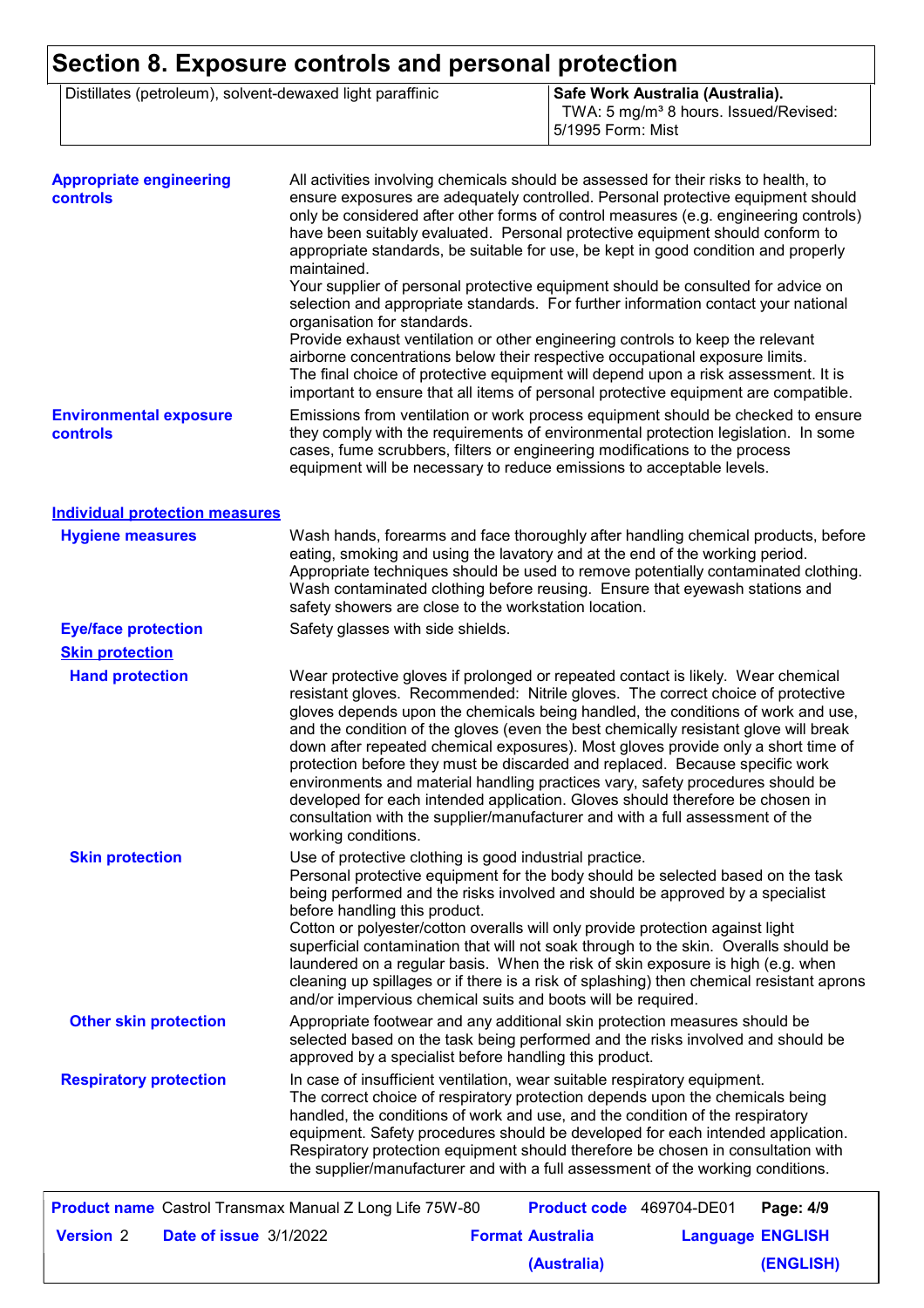### **Section 8. Exposure controls and personal protection**

**Refer to standards:** Respiratory protection:AS/NZS 1715 and AS/NZS 1716 Gloves:AS/NZS 2161.1 Eye protection:AS/NZS 1336 and AS/NZS 1337

### **Section 9. Physical and chemical properties**

Not available.

The conditions of measurement of all properties are at standard temperature and pressure unless otherwise indicated.

#### **Appearance**

| <b>Physical state</b>                                             | Liquid.                                   |
|-------------------------------------------------------------------|-------------------------------------------|
| <b>Colour</b>                                                     | Blue.                                     |
| <b>Odour</b>                                                      | Not available.                            |
| <b>Odour threshold</b>                                            | Not available.                            |
| рH                                                                | Not applicable.                           |
| <b>Melting point</b>                                              | Not available.                            |
| <b>Boiling point, initial boiling</b><br>point, and boiling range | Not available.                            |
| <b>Flash point</b>                                                | Open cup: >180°C (>356°F) [Cleveland]     |
| <b>Evaporation rate</b>                                           | Not available.                            |
|                                                                   | Not applicable. Based on - Physical state |

**Lower and upper explosion limit/flammability limit**

**Vapour pressure**

**Solubility**

**octanol/water**

| Vapour pressure                |                                                                                         |        |         | Vapour Pressure at 20°C | Vapour pressure at 50°C |     |               |
|--------------------------------|-----------------------------------------------------------------------------------------|--------|---------|-------------------------|-------------------------|-----|---------------|
|                                | <b>Ingredient name</b>                                                                  | mm Hg  | kPa     | <b>Method</b>           | mm<br>Hg                | kPa | <b>Method</b> |
|                                | $Dec-1$ -ene,<br>homopolymer,<br>hydrogenated Dec-<br>1-ene, oligomers,<br>hydrogenated | O      | 10      | <b>ASTME</b><br>1194-87 |                         |     |               |
|                                | Distillates (petroleum),<br>hydrotreated heavy<br>paraffinic                            | < 0.08 | < 0.011 | <b>ASTM D 5191</b>      |                         |     |               |
|                                | Distillates (petroleum),<br>solvent-dewaxed heavy<br>paraffinic                         | 0.08   | < 0.011 | <b>ASTM D 5191</b>      |                         |     |               |
|                                | Distillates (petroleum),<br>hydrotreated light<br>paraffinic                            | < 0.08 | < 0.011 | <b>ASTM D 5191</b>      |                         |     |               |
|                                | Distillates (petroleum),<br>solvent-dewaxed light<br>paraffinic                         | < 0.08 | < 0.011 | <b>ASTM D 5191</b>      |                         |     |               |
| <b>Relative vapour density</b> | Not available.                                                                          |        |         |                         |                         |     |               |
| <b>Relative density</b>        | Not available.                                                                          |        |         |                         |                         |     |               |
| <b>Density</b>                 | <1000 kg/m <sup>3</sup> (<1 g/cm <sup>3</sup> ) at 15°C                                 |        |         |                         |                         |     |               |

**Partition coefficient: n**insoluble in water.

Mot applicable.

| <b>Ingredient name</b>                                                        | °C         | ᅂ                          | Method |
|-------------------------------------------------------------------------------|------------|----------------------------|--------|
| Dec-1-ene, homopolymer,<br>hydrogenated Dec-1-ene, oligomers,<br>hydrogenated | 343 to 369 | 649.4 to 696.2 ASTM D 2159 |        |

#### **Decomposition temperature** Not available.

**Auto-ignition temperature**

|                  | <b>Product name</b> Castrol Transmax Manual Z Long Life 75W-80 | <b>Product code</b> 469704-DE01 |                         | Page: 5/9 |
|------------------|----------------------------------------------------------------|---------------------------------|-------------------------|-----------|
| <b>Version 2</b> | <b>Date of issue 3/1/2022</b>                                  | <b>Format Australia</b>         | <b>Language ENGLISH</b> |           |
|                  |                                                                | (Australia)                     |                         | (ENGLISH) |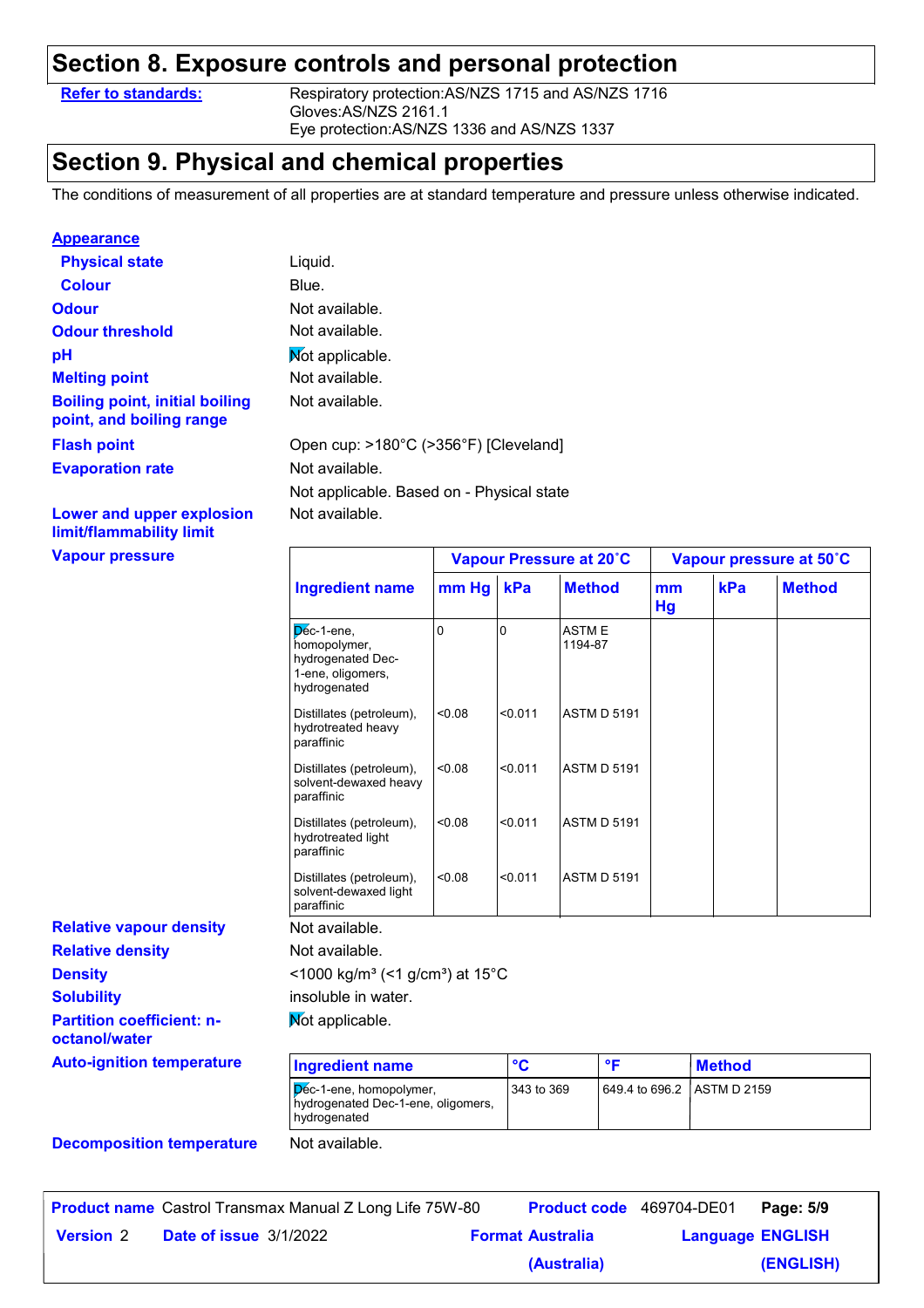### **Section 9. Physical and chemical properties**

| <b>Viscosity</b>                             | Kinematic: 53.9 mm <sup>2</sup> /s (53.9 cSt) at $40^{\circ}$ C<br>Kinematic: 9 mm <sup>2</sup> /s (9 cSt) at 100°C                                                        |
|----------------------------------------------|----------------------------------------------------------------------------------------------------------------------------------------------------------------------------|
| <b>Particle characteristics</b>              |                                                                                                                                                                            |
| <b>Median particle size</b>                  | Mot applicable.                                                                                                                                                            |
| Section 10. Stability and reactivity         |                                                                                                                                                                            |
| <b>Reactivity</b>                            | No specific test data available for this product. Refer to Conditions to avoid and<br>Incompatible materials for additional information.                                   |
| <b>Chemical stability</b>                    | The product is stable.                                                                                                                                                     |
| <b>Possibility of hazardous</b><br>reactions | Under normal conditions of storage and use, hazardous reactions will not occur.<br>Under normal conditions of storage and use, hazardous polymerisation will not<br>occur. |
| <b>Conditions to avoid</b>                   | Avoid all possible sources of ignition (spark or flame).                                                                                                                   |

**Hazardous decomposition products** Under normal conditions of storage and use, hazardous decomposition products should not be produced. **Incompatible materials** Reactive or incompatible with the following materials: oxidising materials.

### **Section 11. Toxicological information**

#### **Information on toxicological effects**

#### **Aspiration hazard**

| <b>Name</b>                                                                                                                                                                                                                                |                                                  | <b>Result</b>                                                                                                                                                    |  |  |
|--------------------------------------------------------------------------------------------------------------------------------------------------------------------------------------------------------------------------------------------|--------------------------------------------------|------------------------------------------------------------------------------------------------------------------------------------------------------------------|--|--|
| Distillates (petroleum), hydrotreated heavy paraffinic<br>Distillates (petroleum), solvent-dewaxed heavy paraffinic<br>Distillates (petroleum), hydrotreated light paraffinic<br>Distillates (petroleum), solvent-dewaxed light paraffinic |                                                  | <b>ASPIRATION HAZARD - Category 1</b><br><b>ASPIRATION HAZARD - Category 1</b><br><b>ASPIRATION HAZARD - Category 1</b><br><b>ASPIRATION HAZARD - Category 1</b> |  |  |
| <b>Information on likely routes</b><br>of exposure                                                                                                                                                                                         | Routes of entry anticipated: Dermal, Inhalation. |                                                                                                                                                                  |  |  |

**Potential acute health effects**

| <b>Eye contact</b>  | No known significant effects or critical hazards.                                                   |
|---------------------|-----------------------------------------------------------------------------------------------------|
| <b>Inhalation</b>   | Vapour inhalation under ambient conditions is not normally a problem due to low<br>vapour pressure. |
| <b>Skin contact</b> | Defatting to the skin. May cause skin dryness and irritation.                                       |
| <b>Ingestion</b>    | No known significant effects or critical hazards.                                                   |

#### **Symptoms related to the physical, chemical and toxicological characteristics**

| <b>Eye contact</b>  | No specific data.                                                                                                           |
|---------------------|-----------------------------------------------------------------------------------------------------------------------------|
| <b>Inhalation</b>   | May be harmful by inhalation if exposure to vapour, mists or fumes resulting from<br>thermal decomposition products occurs. |
| <b>Skin contact</b> | Adverse symptoms may include the following:<br>irritation<br>dryness<br>cracking                                            |
| Ingestion           | No specific data.                                                                                                           |

|                     | Delayed and immediate effects as well as chronic effects from short and long-term exposure                        |
|---------------------|-------------------------------------------------------------------------------------------------------------------|
| <b>Eye contact</b>  | Potential risk of transient stinging or redness if accidental eye contact occurs.                                 |
| <b>Inhalation</b>   | Overexposure to the inhalation of airborne droplets or aerosols may cause irritation<br>of the respiratory tract. |
| <b>Skin contact</b> | Prolonged or repeated contact can defat the skin and lead to irritation, cracking and/<br>or dermatitis.          |

|                  | <b>Product name</b> Castrol Transmax Manual Z Long Life 75W-80 | <b>Product code</b> 469704-DE01 |                         | Page: 6/9 |
|------------------|----------------------------------------------------------------|---------------------------------|-------------------------|-----------|
| <b>Version</b> 2 | <b>Date of issue 3/1/2022</b>                                  | <b>Format Australia</b>         | <b>Language ENGLISH</b> |           |
|                  |                                                                | (Australia)                     |                         | (ENGLISH) |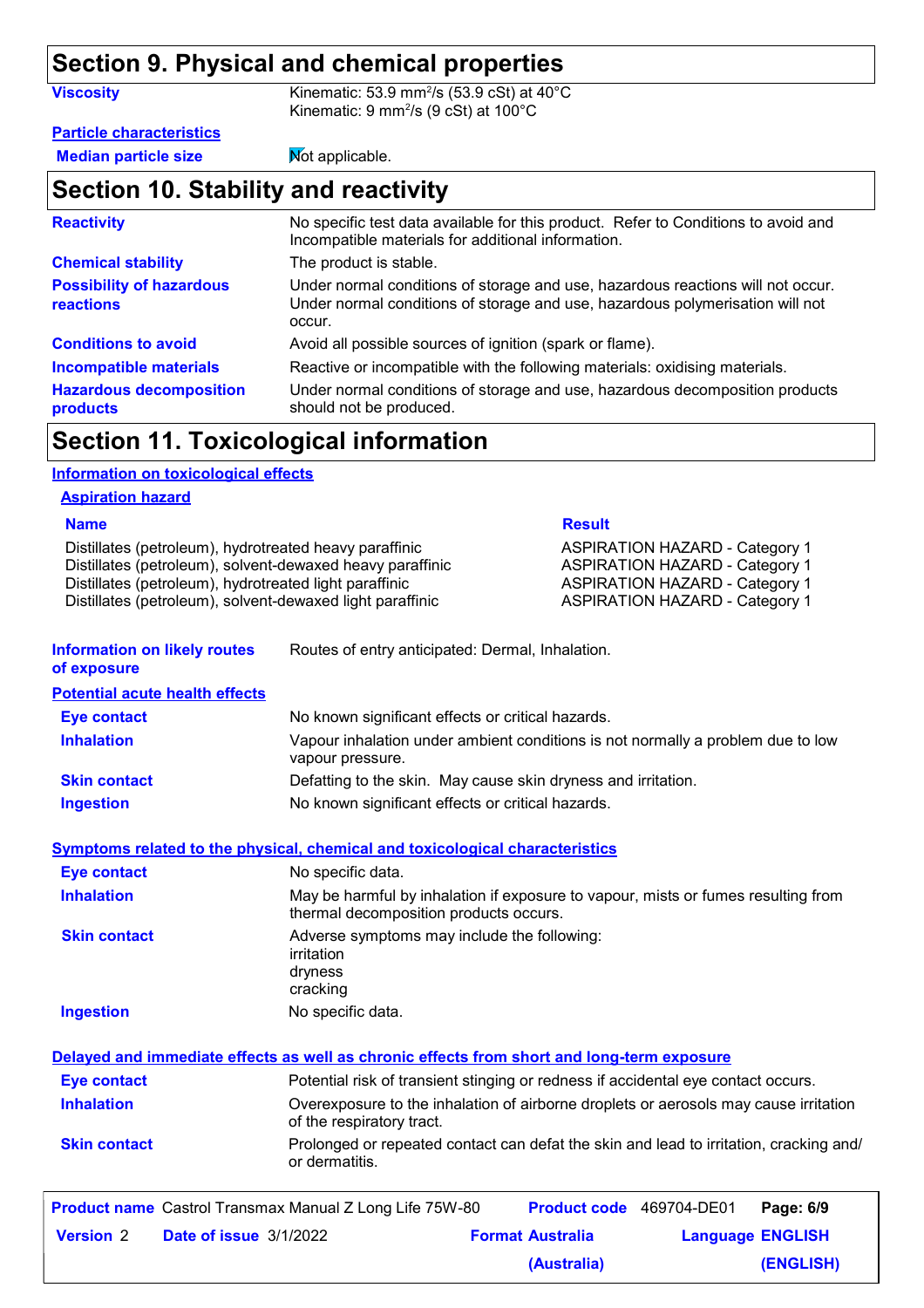### **Section 11. Toxicological information**

| <b>Ingestion</b>             | Ingestion of large quantities may cause nausea and diarrhoea. |
|------------------------------|---------------------------------------------------------------|
| <b>General</b>               | No known significant effects or critical hazards.             |
| <b>Carcinogenicity</b>       | No known significant effects or critical hazards.             |
| <b>Mutagenicity</b>          | No known significant effects or critical hazards.             |
| <b>Teratogenicity</b>        | No known significant effects or critical hazards.             |
| <b>Developmental effects</b> | No known significant effects or critical hazards.             |
| <b>Fertility effects</b>     | No known significant effects or critical hazards.             |
|                              |                                                               |

### **Section 12. Ecological information**

#### **Persistence and degradability**

Not expected to be rapidly degradable.

#### **Bioaccumulative potential**

This product is not expected to bioaccumulate through food chains in the environment.

| <b>Mobility in soil</b>                                 |                                                                          |
|---------------------------------------------------------|--------------------------------------------------------------------------|
| <b>Soil/water partition</b><br><b>coefficient (Koc)</b> | Not available.                                                           |
| <b>Mobility</b>                                         | Spillages may penetrate the soil causing ground water contamination.     |
| Other esclession information                            | Spillo mou form o film on water ourfaces cousing physical demans to erge |

| <b>Other ecological information</b> | Spills may form a film on water surfaces causing physical damage to organisms. |
|-------------------------------------|--------------------------------------------------------------------------------|
|                                     | Oxygen transfer could also be impaired.                                        |

### **Section 13. Disposal considerations**

| <b>Disposal methods</b>        | The generation of waste should be avoided or minimised wherever possible.<br>Significant quantities of waste product residues should not be disposed of via the<br>foul sewer but processed in a suitable effluent treatment plant. Dispose of surplus<br>and non-recyclable products via a licensed waste disposal contractor. Disposal of<br>this product, solutions and any by-products should at all times comply with the<br>requirements of environmental protection and waste disposal legislation and any<br>regional local authority requirements. Waste packaging should be recycled.<br>Incineration or landfill should only be considered when recycling is not feasible. This<br>material and its container must be disposed of in a safe way. Empty containers or<br>liners may retain some product residues. Avoid dispersal of spilt material and runoff<br>and contact with soil, waterways, drains and sewers. |
|--------------------------------|----------------------------------------------------------------------------------------------------------------------------------------------------------------------------------------------------------------------------------------------------------------------------------------------------------------------------------------------------------------------------------------------------------------------------------------------------------------------------------------------------------------------------------------------------------------------------------------------------------------------------------------------------------------------------------------------------------------------------------------------------------------------------------------------------------------------------------------------------------------------------------------------------------------------------------|
| <b>Special Precautions for</b> | No additional special precautions identified.                                                                                                                                                                                                                                                                                                                                                                                                                                                                                                                                                                                                                                                                                                                                                                                                                                                                                    |

**Landfill or Incineration**

| <b>ADG</b>                        |                                                                | <b>IMDG</b>             | <b>IATA</b>              |  |
|-----------------------------------|----------------------------------------------------------------|-------------------------|--------------------------|--|
| <b>UN number</b>                  | Not regulated.                                                 | Not regulated.          | Not regulated.           |  |
| <b>UN proper</b><br>shipping name |                                                                |                         |                          |  |
|                                   |                                                                |                         |                          |  |
|                                   |                                                                |                         |                          |  |
|                                   | <b>Product name</b> Castrol Transmax Manual Z Long Life 75W-80 | <b>Product code</b>     | 469704-DE01<br>Page: 7/9 |  |
| <b>Version 2</b>                  | <b>Date of issue 3/1/2022</b>                                  | <b>Format Australia</b> | <b>Language ENGLISH</b>  |  |
|                                   |                                                                | (Australia)             | (ENGLISH)                |  |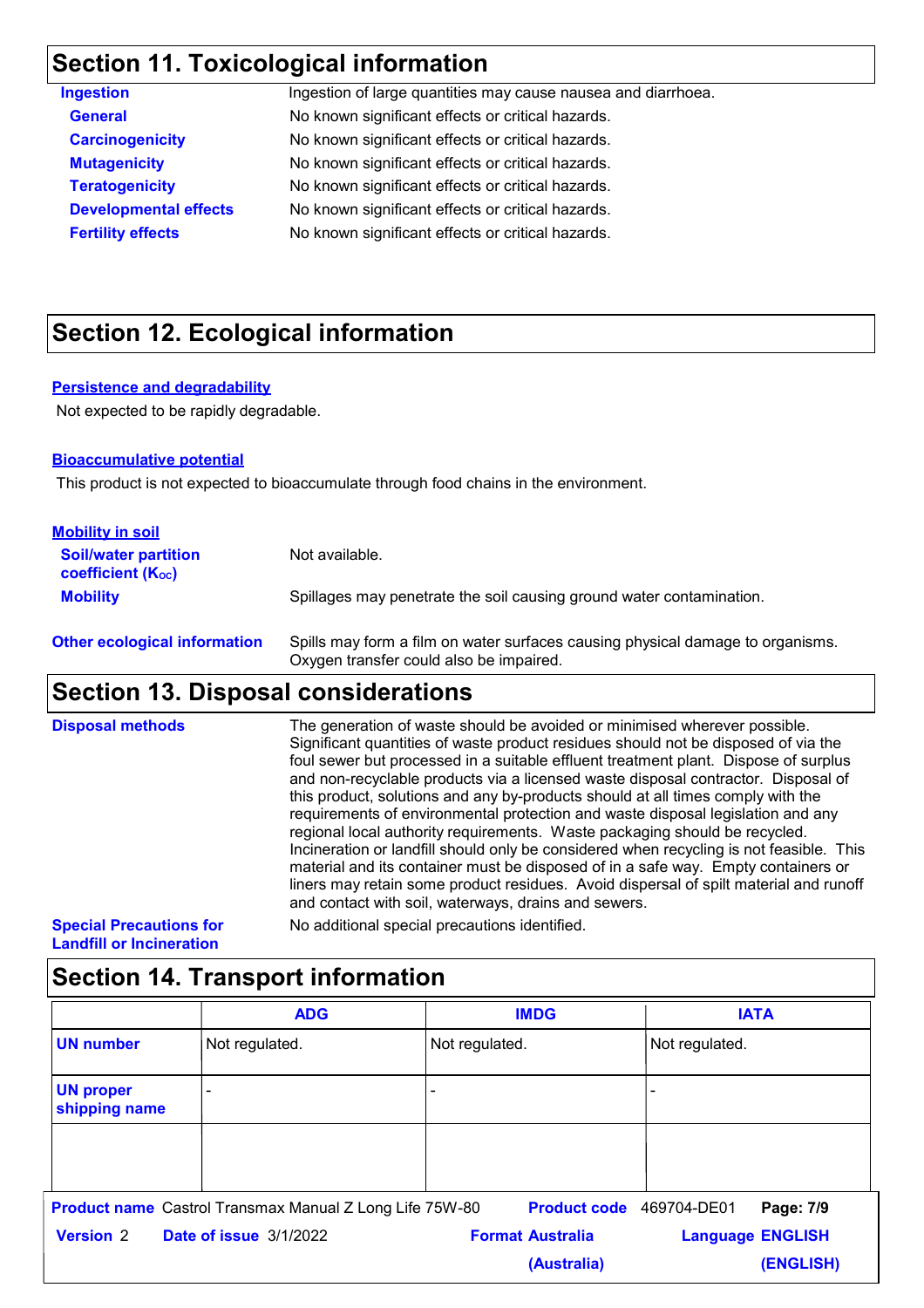| <b>Section 14. Transport information</b> |                          |     |     |  |
|------------------------------------------|--------------------------|-----|-----|--|
| <b>Transport hazard</b><br>class(es)     | $\blacksquare$           |     |     |  |
| <b>Packing group</b>                     | $\overline{\phantom{a}}$ |     |     |  |
| <b>Environmental</b><br>hazards          | No.                      | No. | No. |  |
| <b>Additional</b><br>information         |                          |     |     |  |

**Special precautions for user** Not available.

### **Section 15. Regulatory information**

```
Standard for the Uniform Scheduling of Medicines and Poisons
```
Not scheduled

Consumer products - This product is exempt per Appendix A of the SUSMP.

 Industrial Products - Labelling requirements for SUSMP do not apply to a poison that is packed and sold solely for industrial, laboratory or manufacturing use. However, this product is labelled in accordance with NOSHC National Code of Practice for labelling of workplace substances.

#### **Model Work Health and Safety Regulations - Scheduled Substances**

No listed substance

**Montreal Protocol**

Not listed.

### **Stockholm Convention on Persistent Organic Pollutants**

Not listed.

### **Rotterdam Convention on Prior Informed Consent (PIC)**

Not listed.

#### **International lists National inventory REACH Status**

| <b>Australia inventory (AIIC)</b>                     |
|-------------------------------------------------------|
| <b>Canada inventory</b>                               |
| <b>China inventory (IECSC)</b>                        |
| <b>Japan inventory (CSCL)</b>                         |
| <b>Korea inventory (KECI)</b>                         |
| <b>Philippines inventory</b><br>(PICCS)               |
| <b>Taiwan Chemical</b><br><b>Cubetanene Invantary</b> |

**Substances Inventory (TCSI) United States inventory (TSCA 8b)**

All components are listed or exempted. The company, as identified in Section 1, sells this product in the EU in compliance with the current requirements of REACH.

All components are listed or exempted.

All components are listed or exempted.

At least one component is not listed.

All components are listed or exempted.

At least one component is not listed.

All components are listed or exempted.

All components are active or exempted.

|                  | <b>Product name</b> Castrol Transmax Manual Z Long Life 75W-80 | <b>Product code</b> 469704-DE01 |                         | Page: 8/9 |
|------------------|----------------------------------------------------------------|---------------------------------|-------------------------|-----------|
| <b>Version 2</b> | <b>Date of issue 3/1/2022</b>                                  | <b>Format Australia</b>         | <b>Language ENGLISH</b> |           |
|                  |                                                                | (Australia)                     |                         | (ENGLISH) |